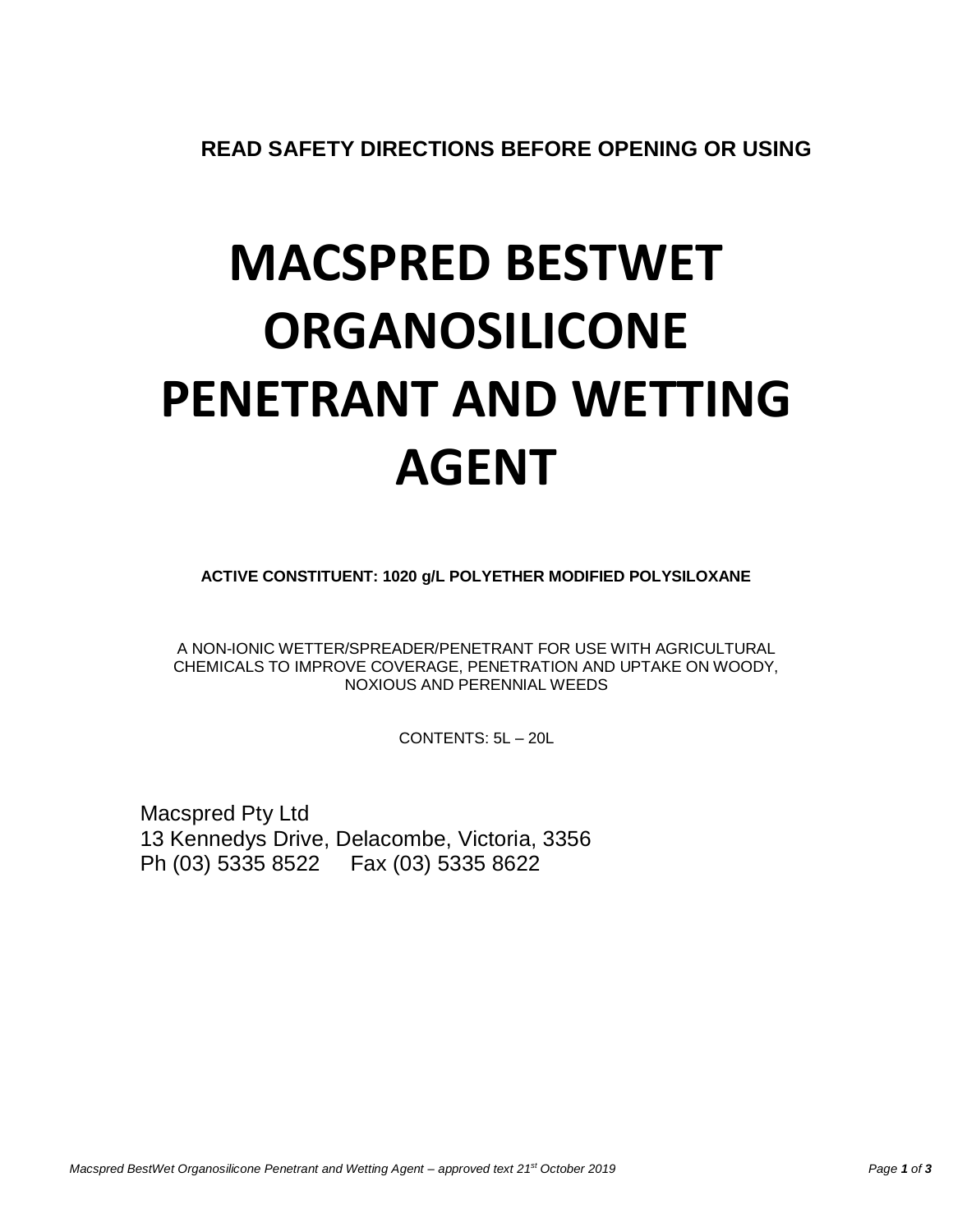# **DIRECTIONS FOR USE:**

| <b>SITUATION</b>                 | <b>RATE</b>               | <b>CRITICAL COMMENTS</b>    |
|----------------------------------|---------------------------|-----------------------------|
|                                  | (per 100L spray mixture)  |                             |
| <b>FUNGICIDES</b>                | 30-60mL                   | The use rates of Macspred   |
| INSECTICIDES.                    | 30-60mL                   | BestWet Organosilicone      |
| <b>MITICIDES</b>                 |                           | Penetrant and Wetting Agent |
| <b>Foliar Micro-Nutrients</b>    | 30-60mL                   | are given as a guide only.  |
| <b>HERBICIDES:</b>               |                           | Always follow directions of |
| <b>General Post Emerge</b>       | 50 to 100mL               | pesticide label where an    |
| <b>General Low Volume</b>        | 100 to 200mL              | organosilicone is           |
|                                  |                           | recommended.                |
| <b>Woody &amp; Noxious Weeds</b> | Hand-gun 200mL/100L spray |                             |
| and perennial weeds              | mixture                   | Do not use if pesticide     |
| (including blackberry, bracken   |                           | manufacturer prohibits      |
| fern and Gorse)                  | Boom spray 200-500mL/100L | surfactants.                |
| Using:                           | spray mixture             |                             |
|                                  |                           |                             |
| Glyphosate (eg Glymac Bio)       |                           |                             |
| Metsulfuron (eg Metmac)          |                           |                             |
| Picloram/Triclopyr (eg           |                           |                             |
| Macspred Trichloram)             |                           |                             |
| Clopyralid (eg Clomac)           |                           |                             |
| Sulfometron (eg Sulfomac         |                           |                             |
| 750)                             |                           |                             |

## **NOT TO BE USED FOR ANY PURPOSE, OR IN ANY MANNER, CONTRARY TO THIS LABEL UNLESS AUTHORISED UNDER APPROPRIATE LEGISLATION**

## **GENERAL INSTRUCTIONS:**

Macspred BestWet Organosilicone Penetrant and Wetting Agent is a highly effective wetter/spreader/penetrant. It is effective with most agricultural chemicals unless otherwise stated on label.

While Macspred BestWet Organosilicone Penetrant and Wetting Agent has been proven to be a highly efficient surfactant, timing, weather conditions, method of application, and/or mixture with other chemicals not specifically recommended are beyond the control of the seller. Therefore, the user should carefully observe spray deposits, rate efficiencies, compatibilities and effectiveness in initial applications and adjust the adjuvant rate accordingly.

## **MIXING INSTRUCTIONS:**

- 1. Mix pesticide product with water when tank is about 30% full
- 2. Then when tank is nearly full add Macspred BestWet Organosilicone Penetrant and Wetting Agent
- 3. Complete filling tank